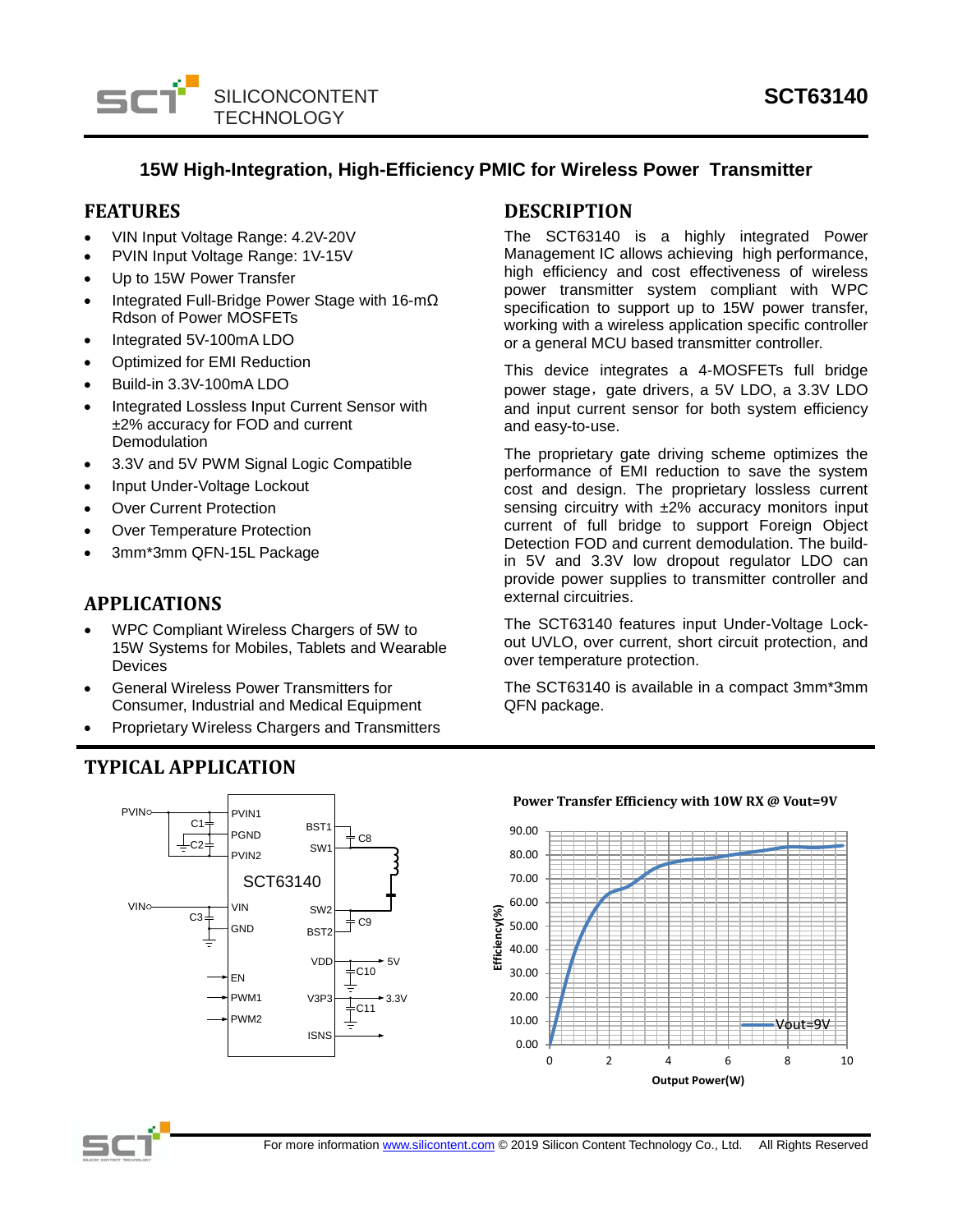## **DEVICE ORDER INFORMATION**

| <b>PART NUMBER</b>         | <b>PACKAGE MARKING</b> | <b>PACKAGE DISCRIPTION</b> |
|----------------------------|------------------------|----------------------------|
| SCT63140FMA <sup>(1)</sup> | 3140                   | QFN-15L                    |

(1) For Tape & Reel, Add Suffix R (e.g. SCT63140FMAR)

## **ABSOLUTE MAXIMUM RATINGS**

Over operating free-air temperature unless otherwise noted $(1)$ 

| <b>DESCRIPTION</b>                               | <b>MIN</b> | <b>MAX</b> | <b>UNIT</b> |
|--------------------------------------------------|------------|------------|-------------|
| <b>VIN</b>                                       | $-0.3$     | 24         | V           |
| PVIN1, PVIN2                                     | $-0.3$     | 17         | V           |
| SW <sub>1</sub> , SW <sub>2</sub>                | $-1$       | 17         | V           |
| BST1, BST2                                       | $-0.3$     | 23         | V           |
| BST1-SW1, BST2-SW2                               | $-0.3$     | 6          | V           |
| VDD, V3P3, ISNS, EN<br>PWM1, PWM2                | $-0.3$     | 6          | V           |
| Operating junction temperature TJ <sup>(2)</sup> | $-40$      | 125        | °C          |
| Storage temperature TSTG                         | -65        | 150        | °C          |

## **PIN CONFIGURATION**



**Figure 1. Top view 15-Lead QFN 3mm\*3mm**

(1) Stresses beyond those listed under Absolute Maximum Rating may cause device permanent damage. The device is not guaranteed to function outside of its Recommended Operation Conditions.

(2) The IC includes over temperature protection to protect the device during overload conditions. Junction temperature will exceed 150°C when over temperature protection is active. Continuous operation above the specified maximum operating junction temperature will reduce lifetime.

# **PIN FUNCTIONS**

| <b>NAME</b>       | NO.            | <b>PIN FUNCTION</b>                                                                                                                                                                                                                                                         |
|-------------------|----------------|-----------------------------------------------------------------------------------------------------------------------------------------------------------------------------------------------------------------------------------------------------------------------------|
| PVIN <sub>1</sub> |                | Input supply voltage of half-bridge FETs Q1 and Q2. Connected to the drain of high<br>side FET Q1. a local bypass capacitor from PVIN1 pin to PGND pin should be added.<br>Path from PVIN1 pin to high frequency bypass capacitor and PGND must be as short<br>as possible. |
| <b>PGND</b>       | $\overline{2}$ | PGND is the common power ground of the full bridge, connected to the source<br>terminal of low side FETs Q2 and Q4 internally.                                                                                                                                              |
| PVIN <sub>2</sub> | 3              | Input supply voltage of half-bridge FETs Q3 and Q4. Connected to the drain of high<br>side FET Q1. Local bypass capacitor from PVIN1 pin to PGND pin should be added.<br>Path from PVIN1 pin to high frequency bypass capacitor and PGND must be as short<br>as possible.   |
| <b>VIN</b>        | 4              | Input supply voltage of the 5V LDO. Add a local bypass capacitor from VIN pin to GND<br>pin. Path from VIN pin to high frequency bypass capacitor and GND must be as short<br>as possible.                                                                                  |
| <b>GND</b>        | 5              | Ground.                                                                                                                                                                                                                                                                     |
| V3P3              | 6              | 3.3V LDO output. Connect 2.2uF capacitor to ground.                                                                                                                                                                                                                         |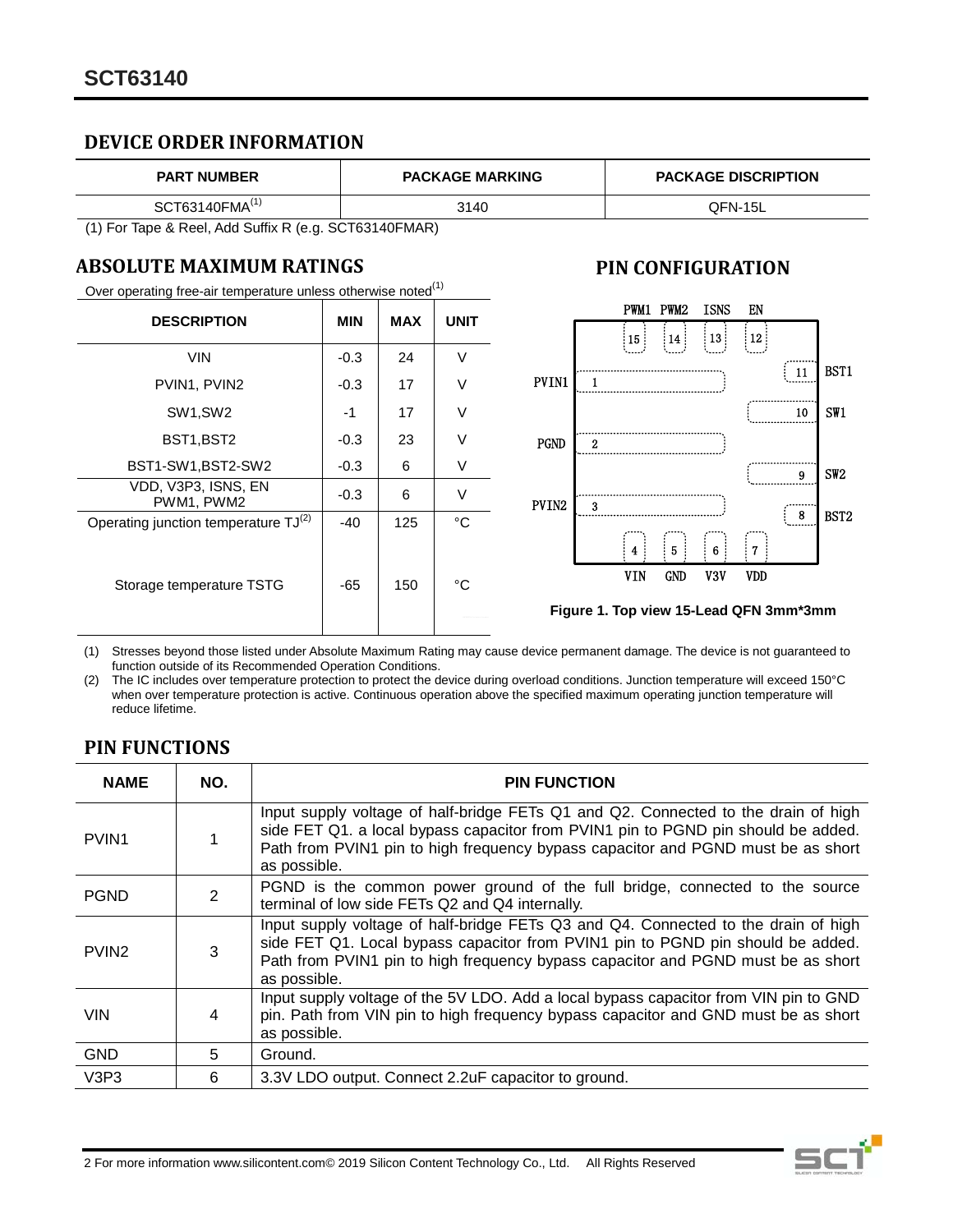| VDD.             |                 | Output voltage of the 5V LDO. Connect 2.2uF capacitor from this pin to GND pin. VDD<br>is also the input power supply for gate driver of power stage and the 3.3V LDO.                                                                                                                                        |
|------------------|-----------------|---------------------------------------------------------------------------------------------------------------------------------------------------------------------------------------------------------------------------------------------------------------------------------------------------------------|
| BST <sub>2</sub> | 8               | Power supply bias for the high-side power MOSFET gate driver of Q3 as shown in the<br>block diagram. Connect a 0.1uF capacitor from BST2 pin to SW2 pin.                                                                                                                                                      |
| SW <sub>2</sub>  | 9               | Switching node of the half-bridge FETs Q3 and Q4.                                                                                                                                                                                                                                                             |
| SW <sub>1</sub>  | 10              | Switching node of the half-bridge FETs Q1 and Q2.                                                                                                                                                                                                                                                             |
| BST <sub>1</sub> | 11              | Power supply bias for the high-side power MOSFET gate driver of Q1 as shown in the<br>block diagram. Connect a 0.1uF capacitor from BST1 pin to SW1 pin.                                                                                                                                                      |
| EN               | 12 <sup>°</sup> | Enable pin. Pull the pin high or keep it floating to enable the IC. When the device is<br>enabled, 5V LDO will start to work if VIN higher than UVLO threshold. After VDD is<br>established, power stage responds to PWM input logic then.                                                                    |
| <b>ISNS</b>      | 13              | Current detection output. The voltage of the pin is proportional to the input current.                                                                                                                                                                                                                        |
| PWM <sub>2</sub> | 14              | PWM logic input to the FET Q3 and Q4 as shown in the Block Diagram. Logic HIGH<br>turns off the low-side FET Q4, and turns on the high-side FET Q3. Logic LOW turns off<br>the high-side FET Q3 and turns on the low-side FET Q4. When PWM input is in the tri-<br>state mode, both Q3 and Q4 are turned off. |
| PWM <sub>1</sub> | 15              | PWM logic input to the FET Q1 and Q2 as shown in the Block Diagram. Logic HIGH<br>turns off the low-side FET Q2, and turns on the high-side FET Q1. Logic LOW turns off<br>the high-side FET Q1 and turns on the low-side FET Q2. When PWM input is in the tri-<br>state mode, both Q1 and Q2 are turned off. |

## **RECOMMENDED OPERATING CONDITIONS**

Over operating free-air temperature range unless otherwise noted

| <b>PARAMETER</b> | <b>DEFINITION</b><br>The property of a Constitution of the Conference | MIN | MAX | UNIT   |
|------------------|-----------------------------------------------------------------------|-----|-----|--------|
| V <sub>IN</sub>  | Input voltage range                                                   | 4.2 | 20  |        |
| P <sub>VIN</sub> | Input voltage range                                                   |     | 15  |        |
|                  | Operating junction temperature                                        | -40 | 125 | $\sim$ |

## **ESD RATINGS**

| <b>PARAMETER</b> | <b>DEFINITION</b>                                                                                | <b>MIN</b> | MAX         | <b>UNIT</b> |
|------------------|--------------------------------------------------------------------------------------------------|------------|-------------|-------------|
| V <sub>ESD</sub> | Human Body Model(HBM), per ANSI-JEDEC-JS-001-2014<br>specification, all pins <sup>(1)</sup>      | $-2$       | +2          | kV          |
|                  | Charged Device Model(CDM), per ANSI-JEDEC-JS-002-<br>2014 specification, all pins <sup>(2)</sup> |            | $+^{\circ}$ | kV          |

(1) JEDEC document JEP155 states that 500V HBM allows safe manufacturing with a standard ESD control process.

 $(2)$  JEDEC document JEP157 states that 250V CDM allows safe manufacturing with a standard ESD control process.

# **THERMAL INFORMATION**

| <b>PARAMETER</b> | <b>THERMAL METRIC</b>                                 | <b>DFN-19L</b> | UNIT |
|------------------|-------------------------------------------------------|----------------|------|
| $R_{\theta$ JA   | Junction to ambient thermal resistance <sup>(1)</sup> | 48             | °C/W |
| $R_{\theta$ JC   | Junction to case thermal resistance '                 | 45             |      |

(1) SCT provides R<sub>θJA</sub> and R<sub>θJC</sub> numbers only as reference to estimate junction temperatures of the devices. R<sub>θJA</sub> and R<sub>θJC</sub> are not a characteristic of package itself, but of many other system level characteristics such as the design and layout of the printed circuit board (PCB) on which the SCT63140 is mounted, thermal pad size, and external environmental factors. The PCB board is a heat sink that is soldered to the leads of the SCT63140. Changing the design or configuration of the PCB board changes the efficiency of the heat sink and therefore the actual  $R_{\theta JA}$  and  $R_{\theta JC}$ .

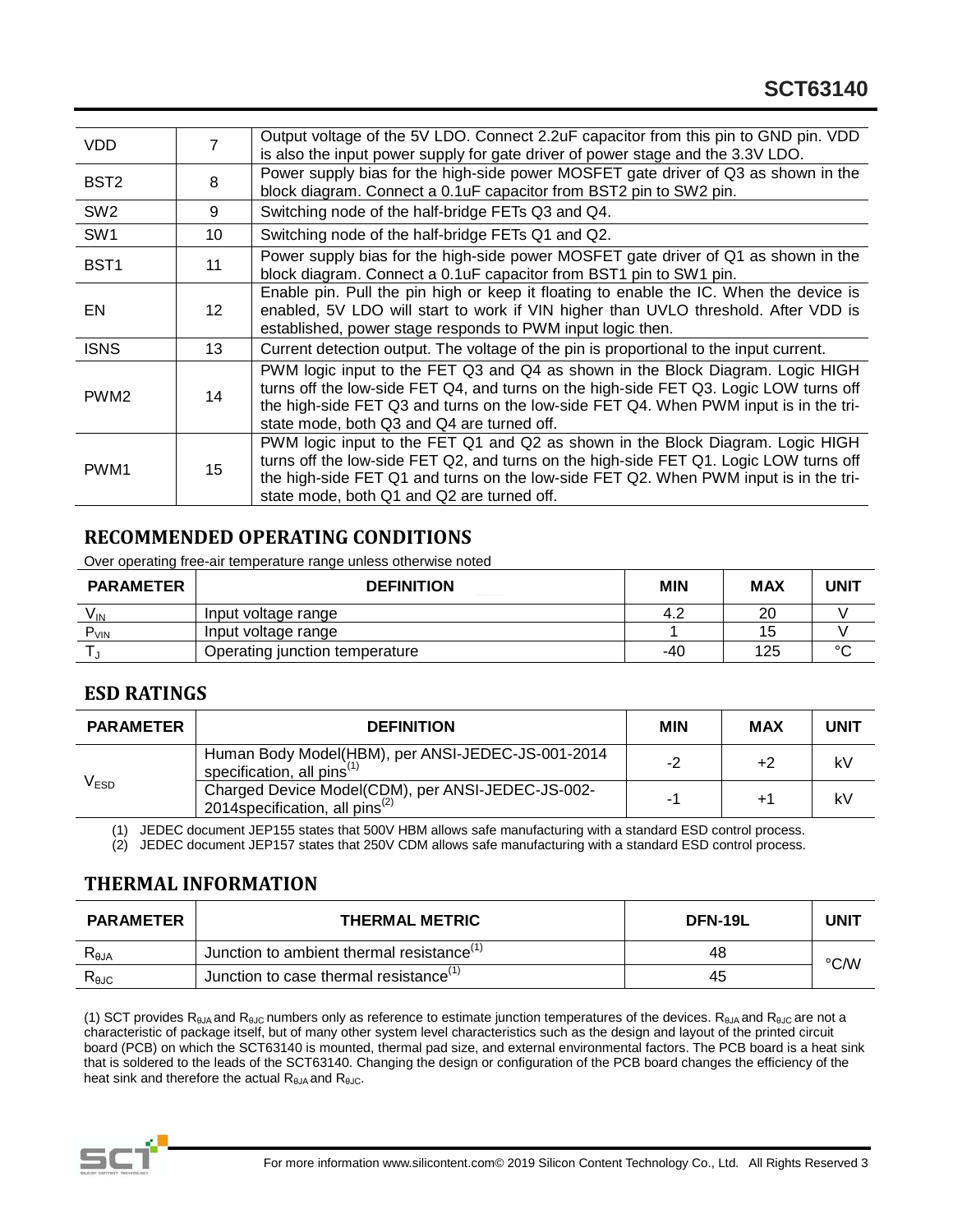# **ELECTRICAL CHARACTERISTICS**

 $V_{PVIN1}=V_{PIN2}=12V$ , VDD=5V, typical value is tested under 25°C.

| <b>SYMBOL</b>           | <b>PARAMETER</b>                                   | <b>TEST CONDITION</b>                                                    | <b>MIN</b> | <b>TYP</b> | <b>MAX</b> | <b>UNIT</b>                      |
|-------------------------|----------------------------------------------------|--------------------------------------------------------------------------|------------|------------|------------|----------------------------------|
|                         | Input supplies and UVLO                            |                                                                          |            |            |            |                                  |
| $V_{IN}$                | Operating input voltage                            |                                                                          | 4.2        |            | 20         | $\vee$                           |
| P <sub>VIN</sub>        | Operating input voltage                            |                                                                          | 1          |            | 15         | $\vee$                           |
| V <sub>IN_UVLO</sub>    | VIN UVLO Threshold                                 | V <sub>IN</sub> rising                                                   |            | 3.6        |            | $\vee$                           |
|                         | <b>Hysteresis</b>                                  |                                                                          |            | 400        |            | mV                               |
| V <sub>DD_UVLO</sub>    | V <sub>DD</sub> UVLO Threshold                     | $V_{DD}$ rising                                                          |            | 3.8        |            | $\vee$                           |
|                         | <b>Hysteresis</b><br>Shutdown current from VIN pin |                                                                          |            | 440        |            | mV                               |
| <b>I</b> SHDN           |                                                    | EN=0V, VIN=12V                                                           |            | 1          | 3          | μA                               |
| SHDN_PVIN               | Shutdown current from PVIN1, PVIN2                 | EN=0V, PVIN=12V<br>EN floating, VDD=5V, no                               |            | 1          | 3          | uA                               |
| <b>I</b> VINQ           | Quiescent current from VIN pin                     | loading on LDO                                                           |            | 300        |            | uA                               |
| <b>I</b> PVINQ          | Quiescent current from PVIN1, PVIN2                | EN floating, VDD=5V, no<br>loading on LDO                                |            | 50         |            | uA                               |
|                         | <b>ENABLE INPUTS and PWM logic</b>                 |                                                                          |            |            |            |                                  |
| $V_{EN_H}$              | Enable high threshold                              |                                                                          |            | 1.18       |            | V                                |
| $V_{EN\_L}$             | Enable low threshold                               |                                                                          |            | 1.1        |            | $\vee$                           |
| V <sub>IH</sub>         | PWM1, PWM2 Logic level high                        | V3P3=3.3V, VDD=5V                                                        | 2.65       |            |            | $\vee$                           |
| $V_{IL}$                | PWM1, PWM2 Logic level low                         | V3P3=3.3V, VDD=5V                                                        |            |            | 0.55       | $\vee$                           |
| V <sub>TS</sub>         | PWM1, PWM2 Tri-state voltage                       |                                                                          | 1.2        |            | 2          | V                                |
| <b>Power Stage</b>      |                                                    |                                                                          |            |            |            |                                  |
| $R_{DSON_21Q3}$         | High-side MOSFET Q1 Q3 on-resistance               | VBST1-VSW1=5V, VBST2-<br>$V_{SW2}=5V$                                    |            | 16         |            | $m\Omega$                        |
| R <sub>DSON_Q2</sub> Q4 | Low-side MOSFET Q2 Q4 on-resistance                | $VDD=5V$                                                                 |            | 16         |            | $m\Omega$                        |
| <b>ILIM</b>             | How-side current limit threshold                   |                                                                          |            | 12.5       |            | A                                |
| 5V LDO                  |                                                    |                                                                          |            |            |            |                                  |
| V <sub>DD</sub>         | Output voltage                                     | Cout=10uF                                                                | 4.95       | 5          | 5.05       | $\vee$                           |
| $I_{DD}$                | Output current Capability                          |                                                                          |            | 100        |            | mA                               |
| <b>3.3V LDO</b>         |                                                    |                                                                          |            |            |            |                                  |
| V <sub>3P3</sub>        | Output voltage                                     | Cout=1uF, VDD=5V                                                         | 3.267      | 3.3        | 3.333      | $\vee$                           |
| l <sub>3P3</sub>        | <b>Output current Capability</b>                   | $VDD=5V$                                                                 |            | 100        |            | mA                               |
| $I_{SC}$                | Short current                                      |                                                                          |            | 50         |            | mA                               |
| <b>Current Sense</b>    |                                                    |                                                                          |            |            |            |                                  |
| <b>VISNSO</b>           | Voltage with no input current                      | l <sub>PGND</sub> =0A, Tj=25°C<br>PWM1=PWM2=0V                           | 0.585      | 0.6        | 0.615      | V                                |
| $R_{\text{ISNS}}$       | Input current to output voltage gain               | $V_{\text{ISNS}} = V_{\text{ISNS0}} + I_{\text{PGND}} * R_{\text{ISNS}}$ | 0.98       | 1          | 1.02       | V/A                              |
| $V_{ISNS1}$             | Voltage with 0.6A input current                    | $I_{PVIN} = 0.6A$ , Tj=25°C                                              | 1.176      | 1.2        | 1.224      | V                                |
| V <sub>ISNS2</sub>      | Voltage with 1A input current                      | $I_{PVIN} = 1A$ , Tj=25°C                                                | 1.568      | 1.6        | 1.632      | V                                |
| <b>Protection</b>       |                                                    |                                                                          |            |            |            |                                  |
| $T_{SD}$                | Thermal shutdown threshold<br>Hysteresis           | T <sub>J</sub> rising                                                    |            | 155<br>35  |            | $^{\circ}{\rm C}$<br>$^{\circ}C$ |

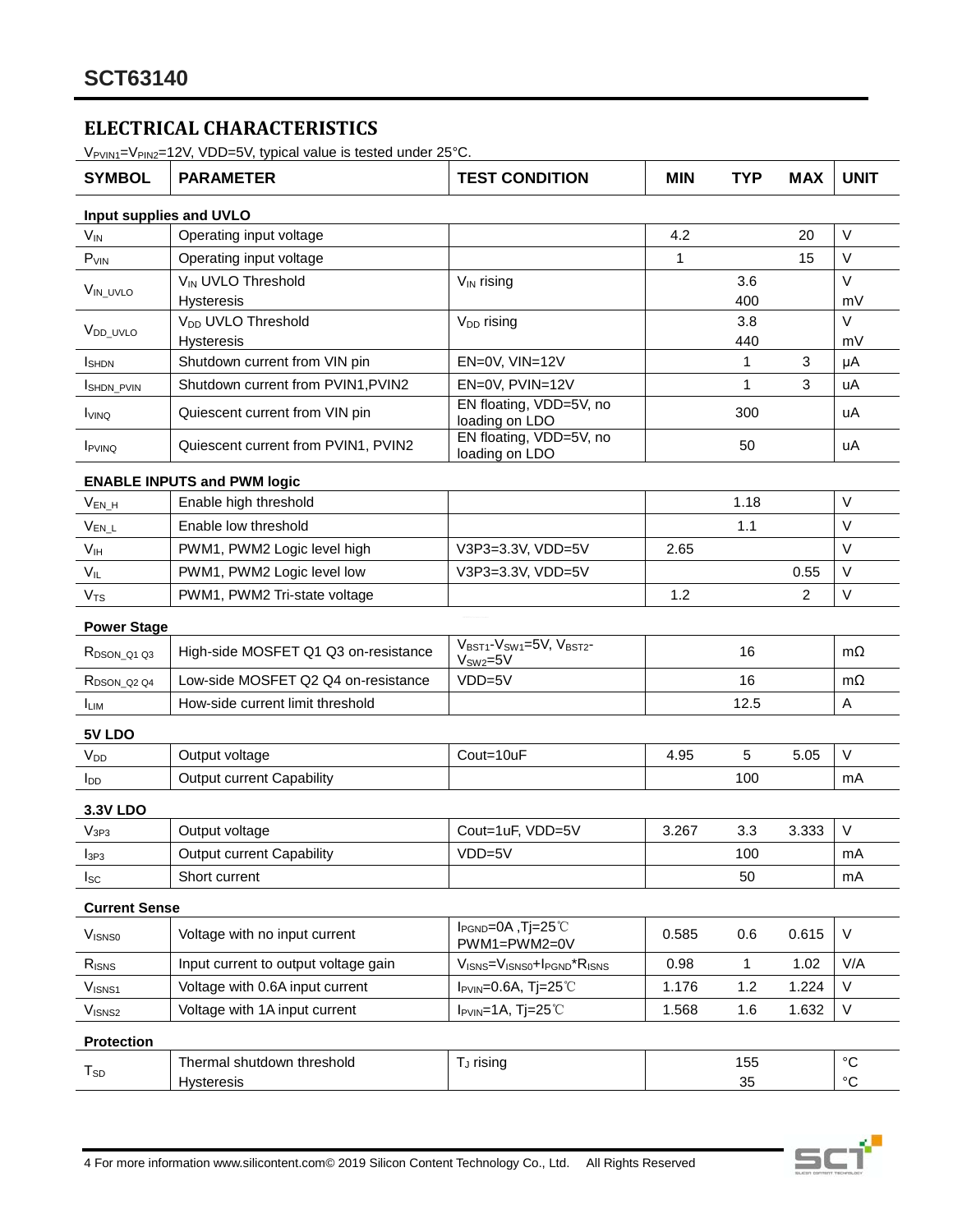# **TYPICAL CHARACTERISTICS**



Figure 2. Transfer Efficiency with 5W RX@ Vout=5V Figure 3. Transfer Efficiency with 10W RX@ Vout=9V



Figure 4. Transfer Efficiency with 15W RX@ Vout=12V Figure 5. 5V LDO lout vs Vout













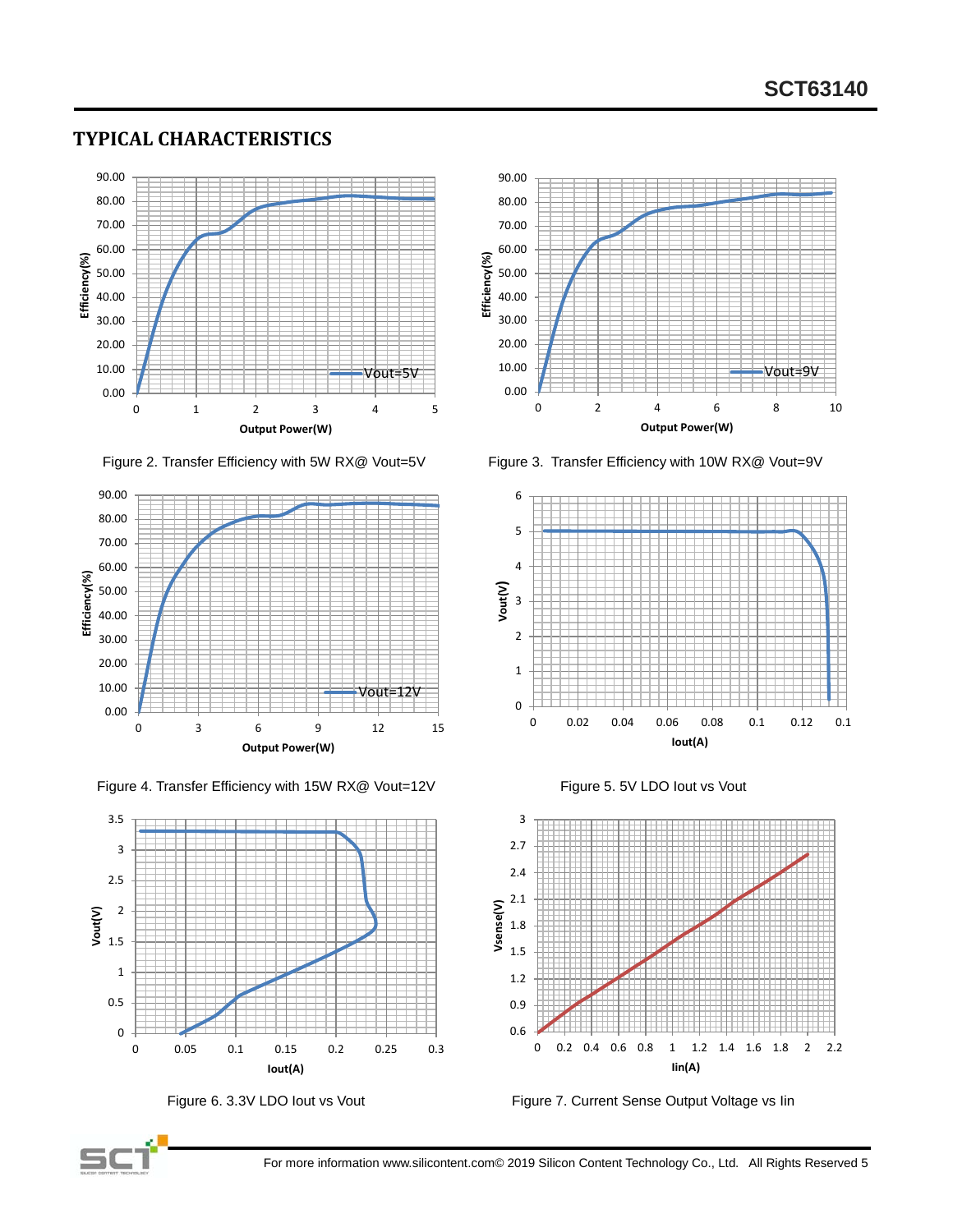**FUNCTIONAL BLOCK DIAGRAM**





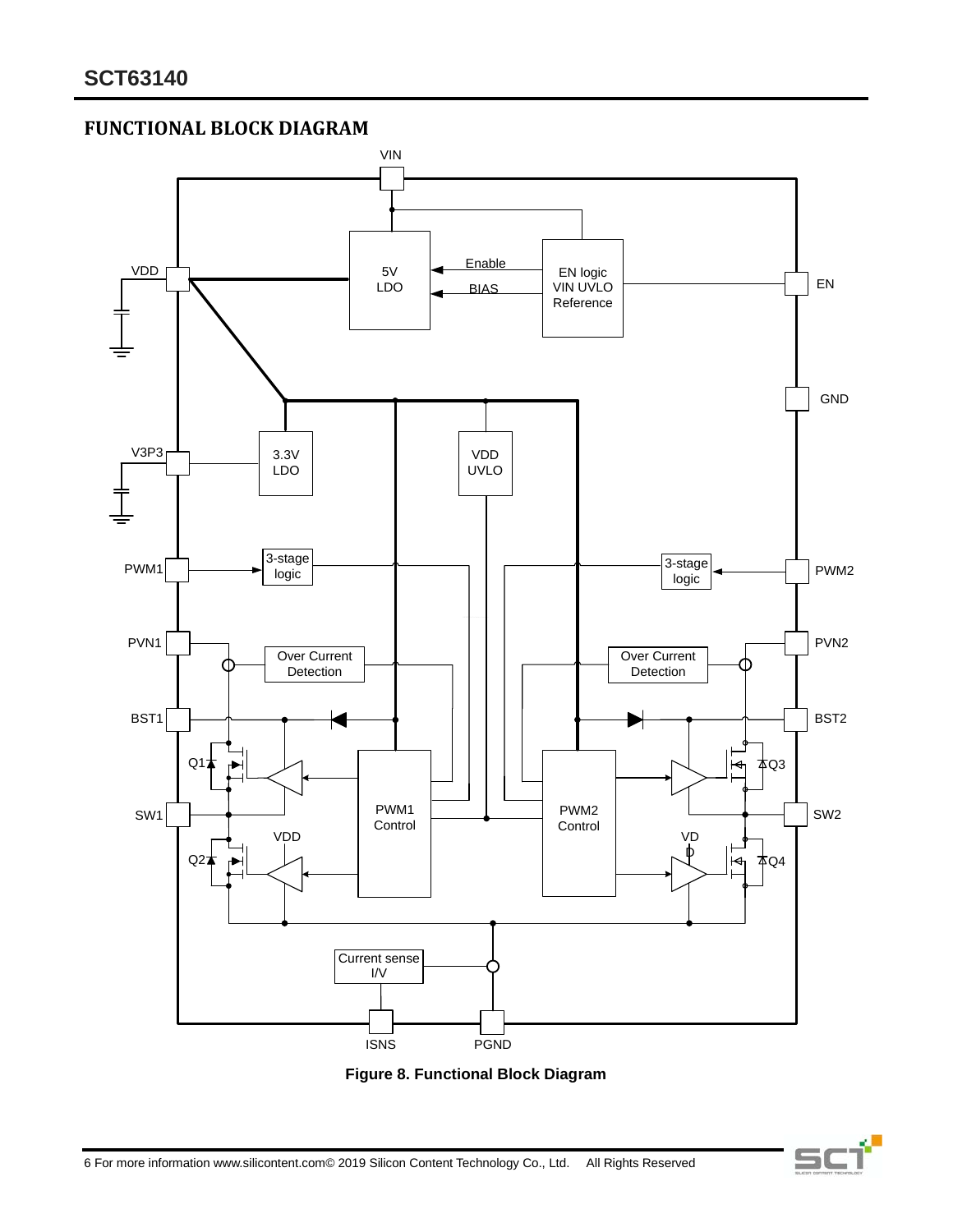## **OPERATION**

#### **Overview**

The SCT63140 is a highly integrated power management unit optimized for wireless power transmitter applications. This device integrates the power functions required to a wireless power transmitter including 5V output LDO as power supply for external transmitter controller, full bridge power stage to convert DC input power to AC output for driving LC resonant circuit, lossless current sensing with ±2% accuracy, 3.3V output LDO for powering MCU.

The SCT63140 has three power input pins. VIN is connected to the power FETs of 5V LDO. PVIN1 and PVIN2 are connected to the power FETs of the full bridge and conducts high currents for power transfer.

VIN and PVIN1, PVIN2 can be powered separately for more flexibility of system power design. The operating voltage range for VIN is from 4.2V to 20V. An Under-voltage Lockout(UVLO) circuit monitors the voltage of VIN pin and disable the IC operation when VIN voltage falls below the UVLO threshold of 3.2V typically. The maximum operating voltage for PVIN is up to 15V while the minimum voltage accepted can be down to 1V. Another UVLO circuit also supervise the VDD voltage which is the power supply for gate drivers of full bridge MOSFETs. Full bridge will work when VDD UVLO release.

Two independent PWM signals control two separate half bridge MOSFETs with internal adaptive non-overlap circuitry to prevent the shoot-through of MOSFETs in each bridge. PWM logics are compatible for both 3.3V and 5V IOs so the SCT63140 can accept PWM signal from the controller with using either 3.3V or 5V power supply.

The full bridge of power MOSFETs includes proprietary designed gate driver scheme to resist switching node ringing without sacrificing MOSFET turn-on and turn-off time, which further erases high frequency radiation EMI noise caused by the MOSFETs hard switching. This allows the user to reduce the system cost and design effort for EMI reduction.

The SCT63140 full protection features include VIN and VDD under-voltage lockout, over current protection with cycle-by-cycle current limit and hiccup mode, output hard short protection for 4-MOSFETs full bridge, current limit and current fold back at hard short for two LDOs and whole chip thermal shutdown protection.

#### **Enable and Start up Sequence**

When the VIN pin voltage rises above 3.6V and the EN pin voltage exceeds the enable threshold of 1.18V, the 5V output LDO enables at once. And the device disables when the VIN pin voltage falls below 3.2V or when the EN pin voltage is below 1.1V. VDD ramp up after 5V LDO works, and also the V3V. Once VDD rise up to 3.8V and V3V is higher than 3V, 4-MOSFETs full bridge allows PWM signal to control for switching. PWM input cannot control full bridge of MOSFETs if VDD drop to 3.36V or V3V drop to 2.7V.

An internal 1.5uA pull up current source to EN pin allows the device enable when EN pin is floating to simply the system design. If an application requires a higher system under voltage lockout threshold, two external resistors divider(R1 and R2) in Figure 9 can be used to achieve an expected system UVLO. The UVLO rising and falling threshold can be calculated by Equation 1 and Equation 2 respectively.

$$
V_{\text{rise}} = 1.18 * \left(1 + \frac{R1}{R2}\right) - 1.5uA * R \tag{1}
$$

$$
V_{fall} = 1.1 * \left(1 + \frac{R1}{R2}\right) - 5.5uA * R1
$$
 (2)



Figure 9. System UVLO by enable divider

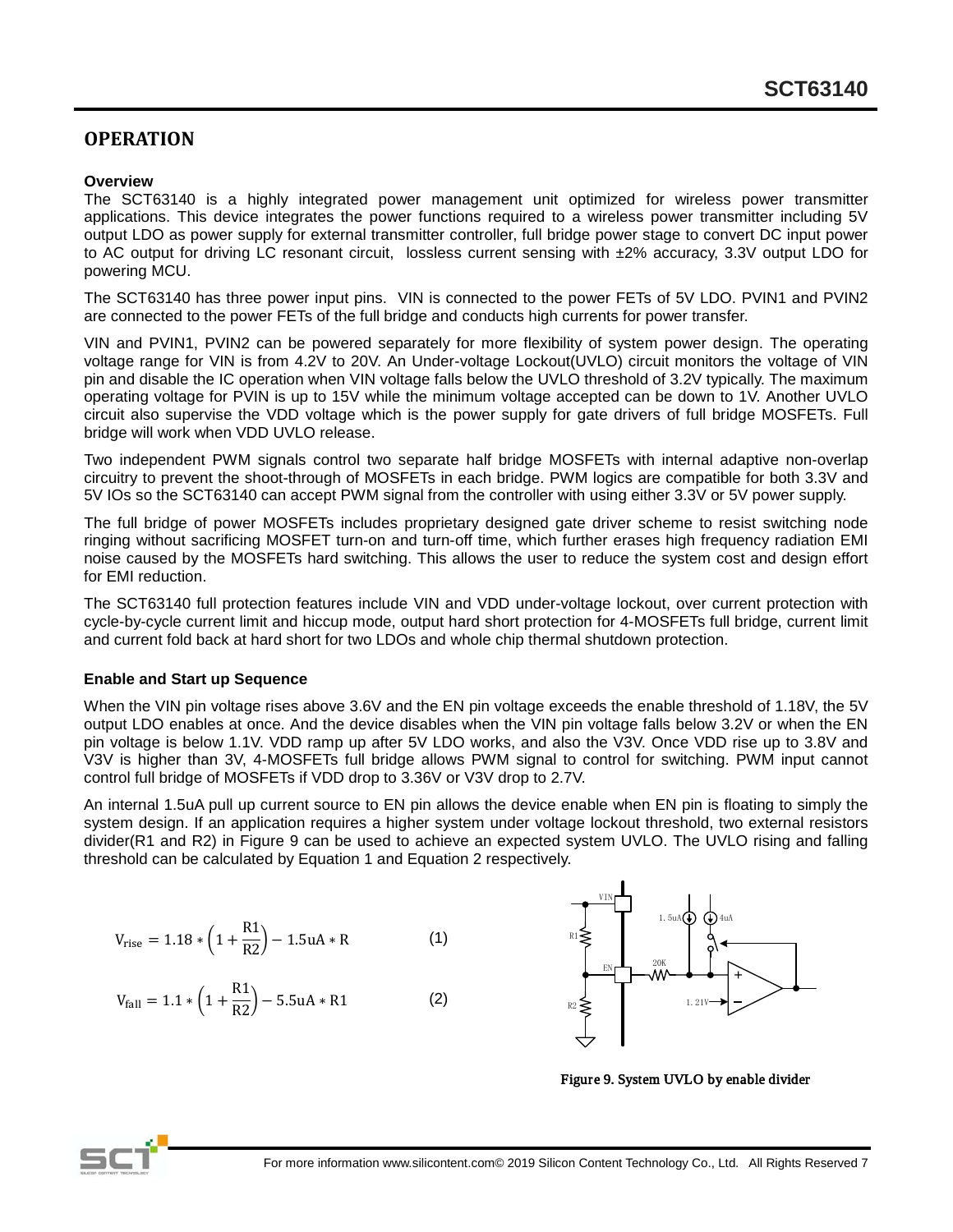### **5V LDO**

The SCT63140 has an integrated low-dropout voltage regulator which powered from VIN and supply regulated 5V voltage on VDD pin. The output current capability is 100mA. This LDO can be used to bias the supply voltage of external transmitter controller directly.

It is recommended to connect a decoupling ceramic capacitor of 1uF to 10uF to the VDD pin. Capacitor values outside of the range may cause instability of the internal linear regulator.

### **Full bridge and PWM Control**

The SCT63140 integrate full bridge power stage with only 16mohm on-resistance for each power MOSFET optimized for wireless power transmitter driving the LC resonant circuit. This full bridge is able to operate in a wide switching frequency range from 20KHz to 400KHz for different applications which is completely compatible with WPC's frequency requirement from 100KHz to 205KHz.

PWM1 input controls the half bridge comprised of high side MOSFET Q1 and low side MOSFET Q2, and PWM2 input controls the half bridge comprised of high side MOSFET Q3 and low side MOSFET Q4 as shown in block diagram. The PWM1 and PWM2 independently control the SW1 and SW2 duty cycle and frequency. Logic HIGH will turn off low side FET and turn on high side FET, and logic LOW will turn off high side FET and turn on low side FET.

PWM1 and PWM2 also support tri-state input. When PWM input logic first enters tri-state either from logic HIGH or logic LOW, the states of its controlled FETs stay the same. If the PWM input stays in the tri-state for more than 60ns, its controlled FETs are all turned off, and the corresponding SW output becomes high impedance. The FETs stay off until the PWM logic reaches logic HIGH or logic LOW threshold.

Q2's. When low side FET is on which means SW is low, the bootstrap capacitor is charged through internal path An external 100nF ceramic bootstrap capacitor between BST1 and SW1 pin powers floating high-side power MOSFET Q1's gate driver, and the other 100nF bootstrap capacitor between BST2 and SW2 pin powers for the by VDD power supply rail.

PWM cannot been kept as high level for more than 2ms since the voltage of bootstrap capacitor will be discharged by internal leakage current if high side FET keeps on.

### **Full Bridge Over Current Protection**

The SCT63140 integrates cycle-by-cycle current limit and hiccup mode for over-current protection. The current of the high side FET Q1 和 Q3 is sensed and compared to the current limit threshold during each switching cycle. If the current exceeds the threshold, 12.5A typical, the high side FET turns off immediately in present cycle to avoid current increasing even PWM signal is still kept in high level. The over current counter is incremented. If one high side FET occurs over current in 5 consecutive cycles, then all 4 internal FETs are turned off regardless of the PWM inputs. The full bridge enters hiccup mode and will attempt to restart after a time-out period of 24ms typically.

### **Current Sense**

The SCT63140 has a proprietary lossless average current sensing circuit that measures the average input current of full bridge with  $\pm 2\%$  accuracy and reports a proportional voltage directly to the ISNS pin. This voltage information on ISNS pin can be send to specialized controller or general MCU for Foreign Object Detection FOD and current demodulation.

When the full bridge of MOSFETs does not work, no current flows to PGND. The DC bias voltage on ISNS pin is 600mV.This DC bias helps set up a suitable voltage bias for the following analog to digital converter in MCU or amplifier for current demodulation. The average input current to voltage conversion gain on ISNS is 1V/A. The equation 3 represent the corresponding relation for the output voltage on ISNS pin and average current to PGND from full bridge.

$$
V_{ISNS} = 600 \text{mV} + I_{PGND} * 1 \text{V/A}
$$
 (3)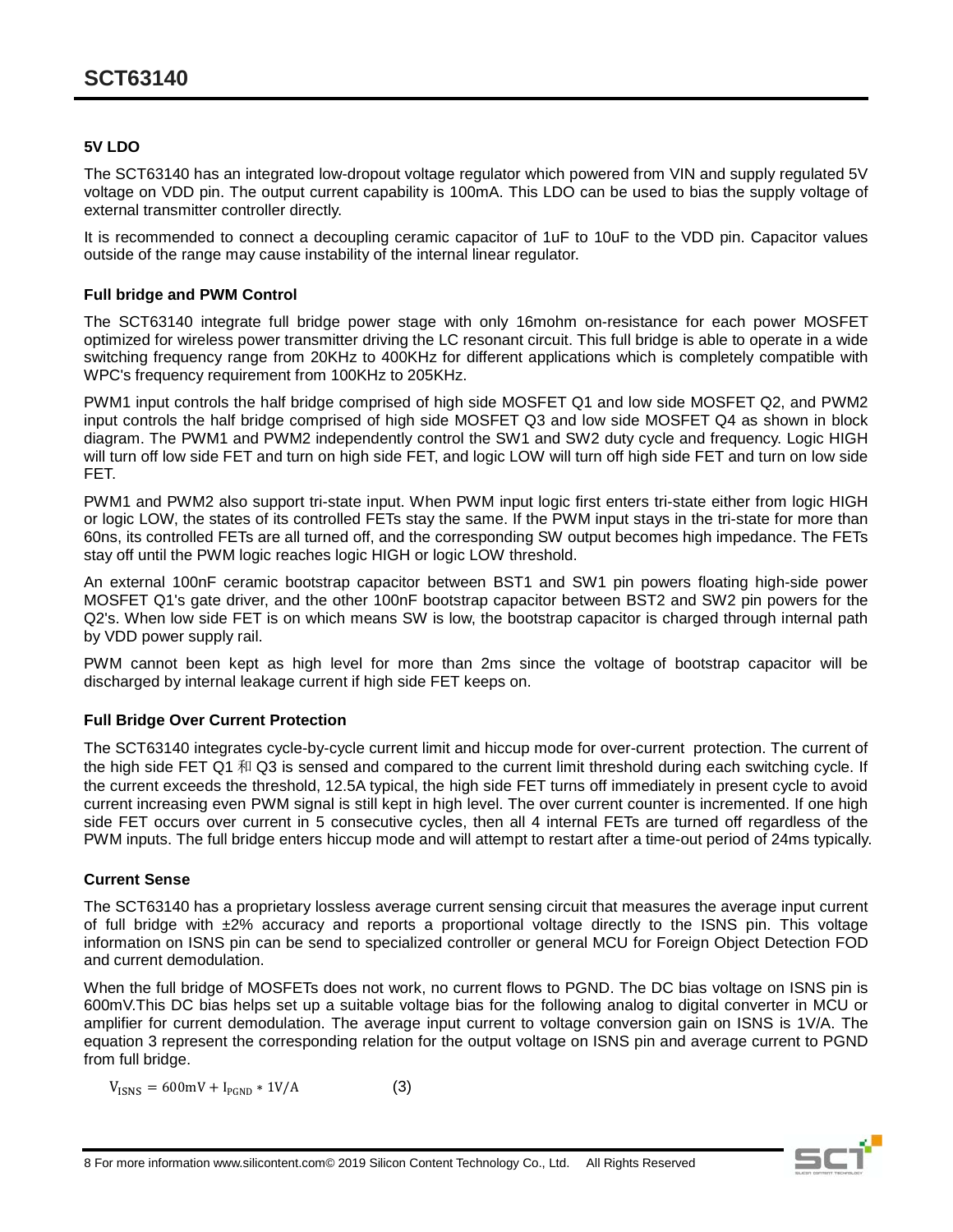### **3.3V LDO**

The SCT63140 has an integrated low-dropout voltage regulator which powered from VDD and supply regulated 3.3V voltage on V3V pin. The output current capability is 100mA. This LDO can be used to bias the supply voltage of MCU directly.

It is recommended to connect a decoupling ceramic capacitor of 1uF to 10uF to the V3V pin. Capacitor values outside of the range may cause instability of the internal linear regulator.

#### **Thermal Shutdown**

The SCT63140 protects the device from the damage during excessive heat and power dissipation condition. Once the junction temperature exceeds 155C, the thermal sensing circuit stops two LDOs and full bridge of 4-MOSFETs' working. When the junction temperature falls below 120C, then the device restarts.

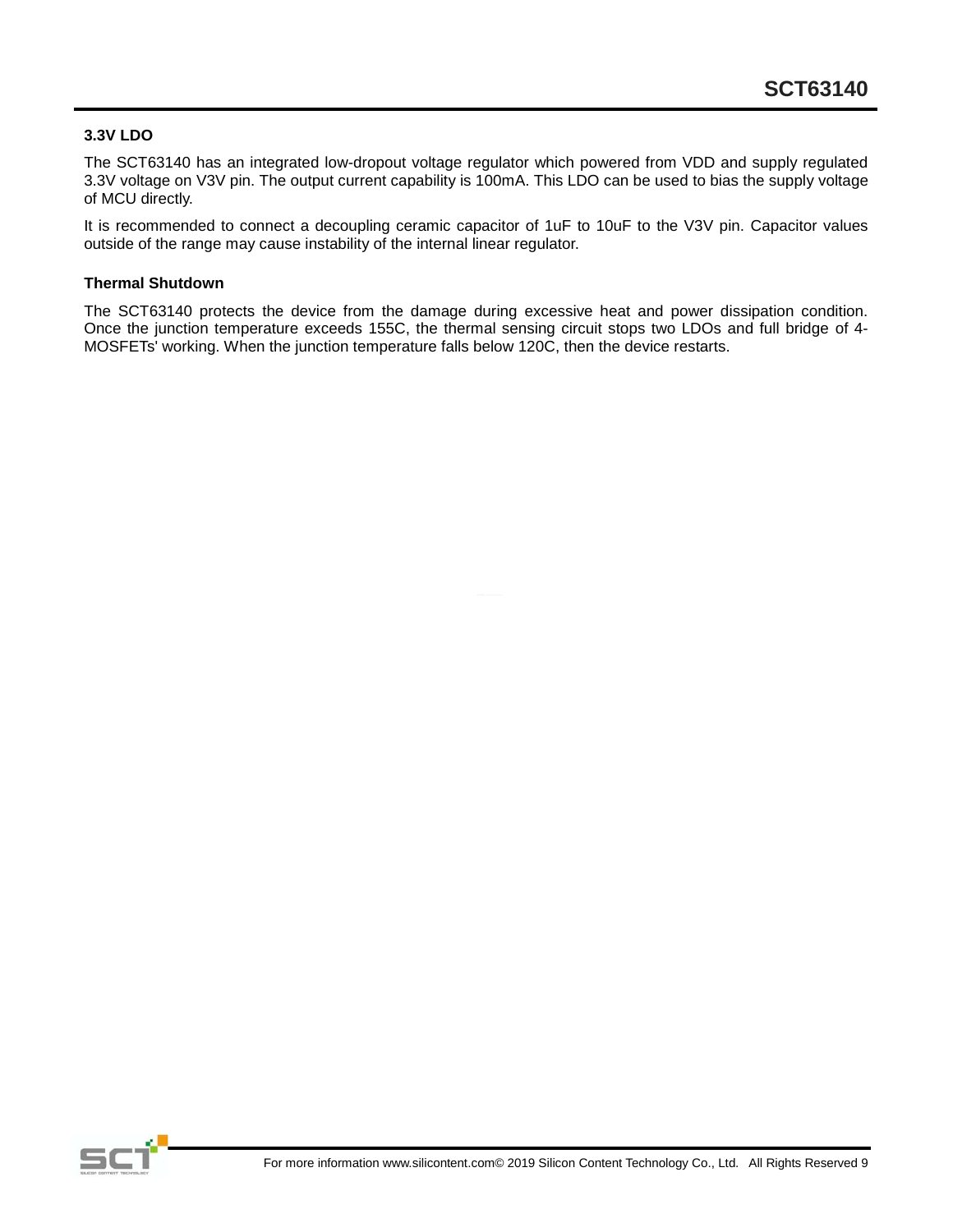## **APPLICATION INFORMATION**

## **Typical Application**









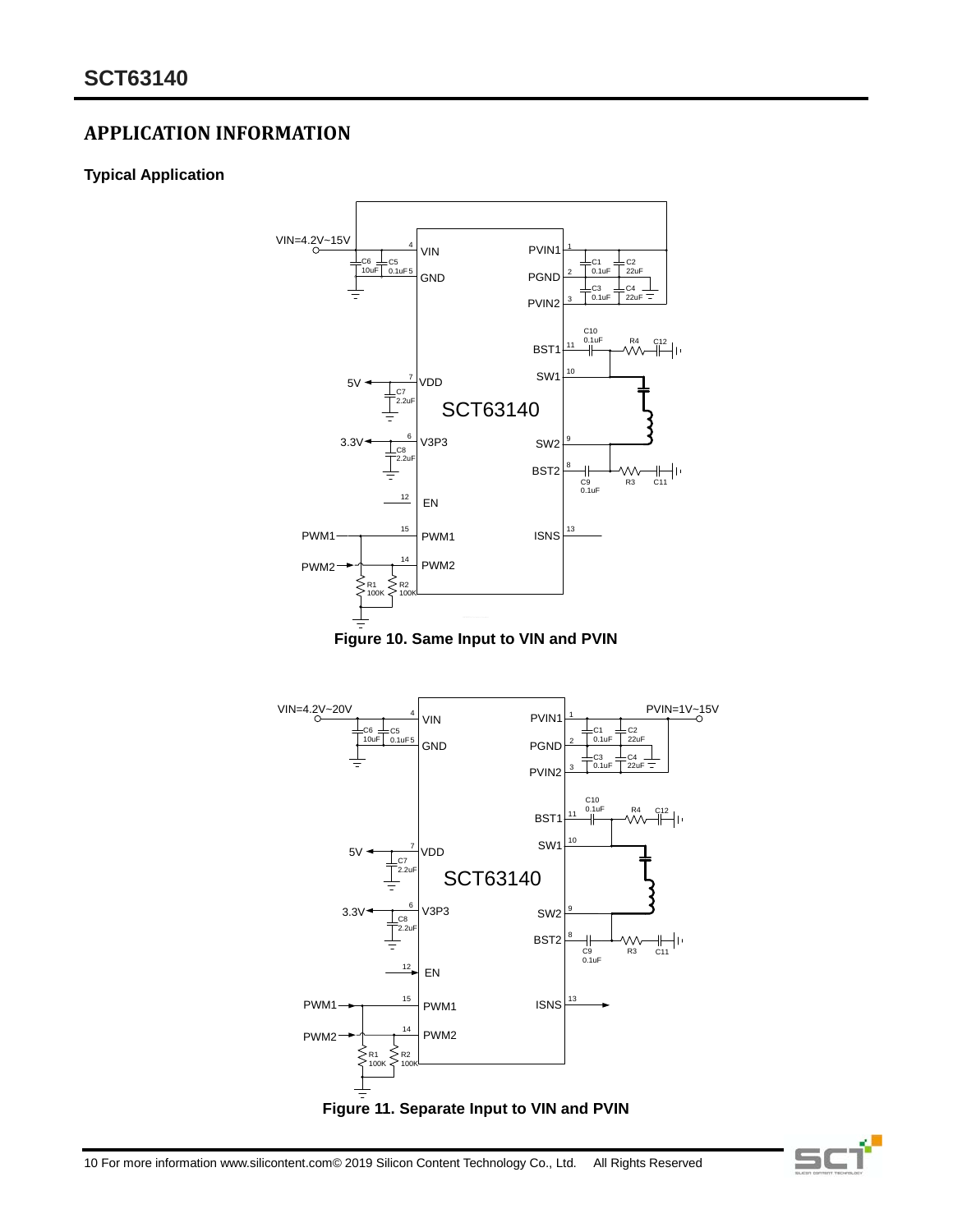### **Application Waveforms**



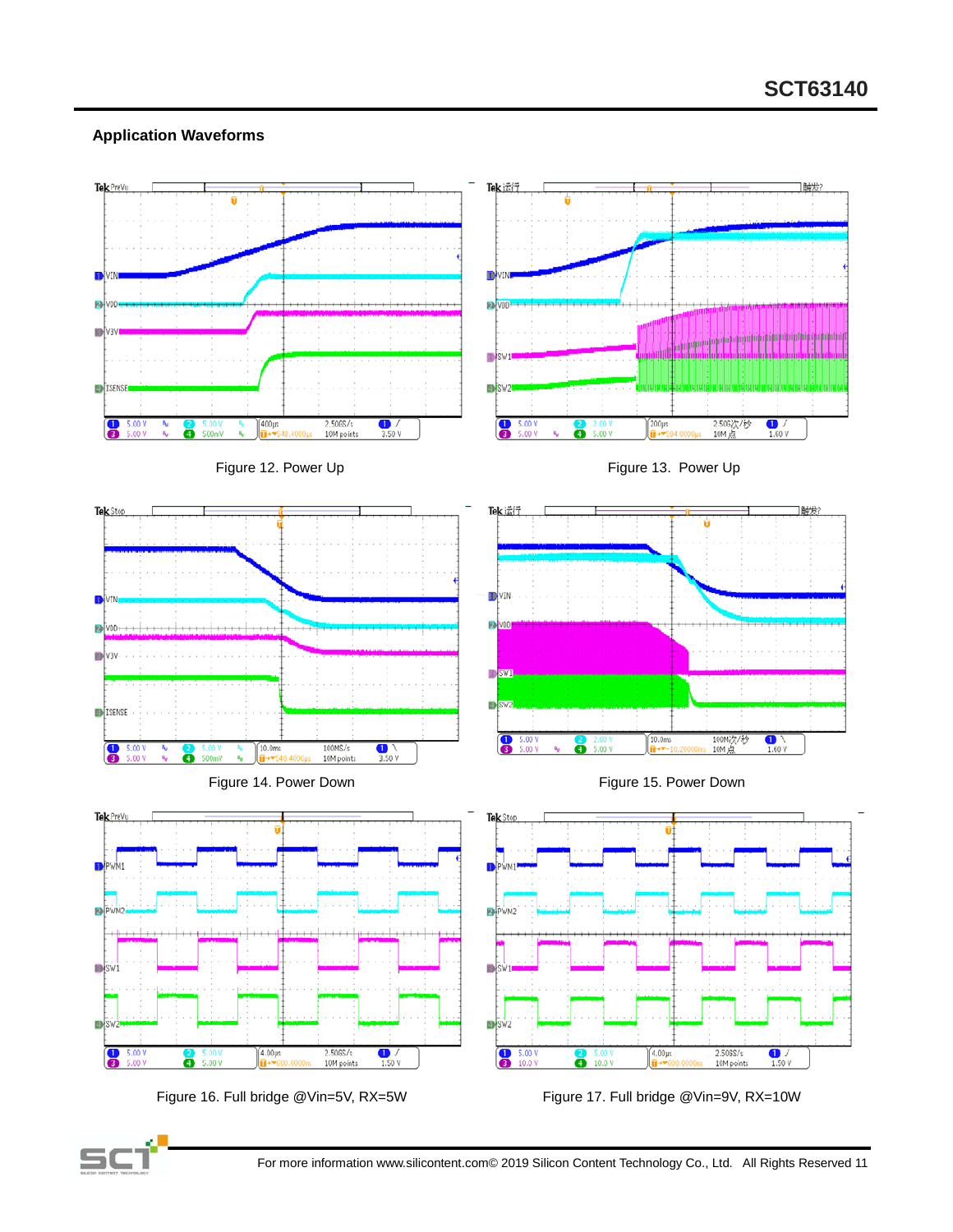### **Layout Guideline**

Proper PCB layout is a critical for SCT63140's stable and efficient operation. For better results, follow these guidelines as below:

- 1. Bypass capacitors from PVIN to PGND should put next to PVIN and PGND pin as close as possible especially for the two small capacitors.
- 2. PGND connect to bottom layer by via between capacitors.
- 3. Bypass capacitors from VIN to GND should put next to VIN and GND pin as close as possible especially for the small capacitor.
- 4. Bypass capacitor for VDD place next to VDD pin.
- 5. Bypass capacitor for V3V place next to V3V pin.



Figure 18. PCB Layout Example

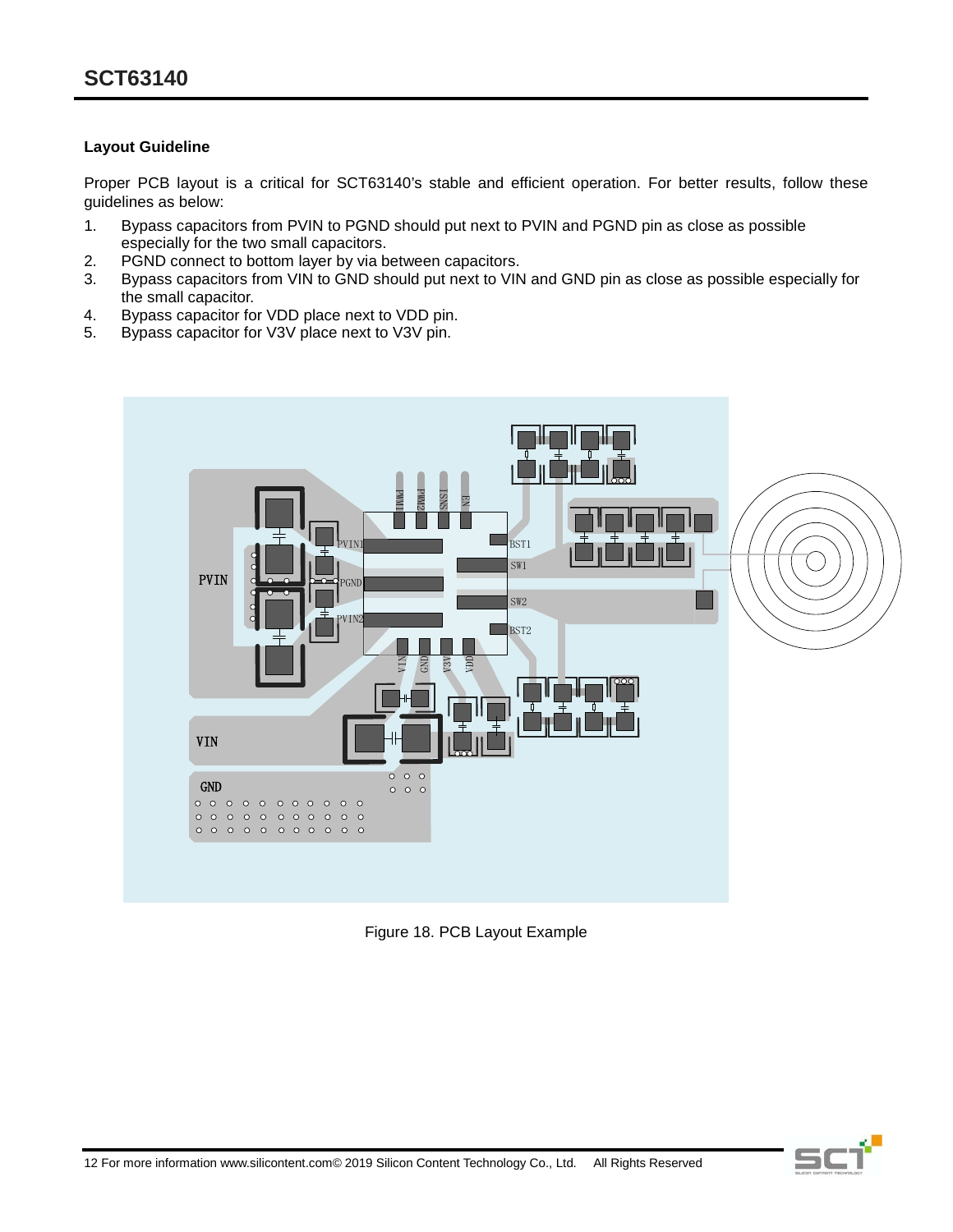# PACKAGE INFORMATION



#### FCQFN-15L (3x3) Package Outline Dimensions

|                        |                        |                | Dimensions in Millimeters |       |       |
|------------------------|------------------------|----------------|---------------------------|-------|-------|
|                        |                        | Symbol         | Min.                      | Nom.  | Max.  |
|                        | <b>TOTAL THICKNESS</b> | A              | 0.70                      | 0.75  | 0.80  |
|                        | STAND OFF              | A <sub>1</sub> | 0                         | 0.02  | 0.05  |
|                        | <b>MOLD THICKNESS</b>  | A2             | 0.55                      |       |       |
|                        | <b>L/F THICKNESS</b>   | A <sub>3</sub> | 0.203 REF                 |       |       |
|                        | <b>LEAD WIDTH</b>      | b              | 0.20                      | 0.25  | 0.30  |
|                        |                        | b <sub>1</sub> | 0.25                      | 0.30  | 0.35  |
| <b>BODY SIZE</b>       | X                      | D              | 3.00 BSC                  |       |       |
|                        | Y                      | E              | 3.00 BSC                  |       |       |
|                        |                        | e              | 0.50 BSC                  |       |       |
|                        | <b>LEAD PITCH</b>      | e1             | 0.775 BSC                 |       |       |
|                        |                        | e <sub>2</sub> | 0.525 BSC                 |       |       |
|                        |                        |                | 0.30                      | 0.40  | 0.50  |
|                        |                        | L1             | 0.225                     | 0.325 | 0.425 |
| <b>LEAD LENGTH</b>     |                        | L <sub>2</sub> | 1.65                      | 1.75  | 1.85  |
|                        |                        | L3             | 0.90                      | 1.00  | 1.10  |
| PACKAGE EDGE TOLERANCE |                        | aaa            | 0.1                       |       |       |
| <b>MOLD FLATNESS</b>   |                        | ccc            | 0.1                       |       |       |
|                        | <b>COPLANARITY</b>     | eee            | 0.08                      |       |       |
| <b>LEAD OFFSET</b>     |                        | bbb            |                           | 0.1   |       |

#### NOTE:

- Drawing proposed to be made a JEDEC package outline MO-220 variation.  $1.$
- $2.$ Drawing not to scale.
- 3. All linear dimensions are in millimeters.
- Thermal pad shall be soldered on the board. 4.
- $5.$ Dimensions of exposed pad on bottom of package do not include mold flash.
- 6. Contact PCB board fabrication for minimum solder mask web tolerances between the pins.

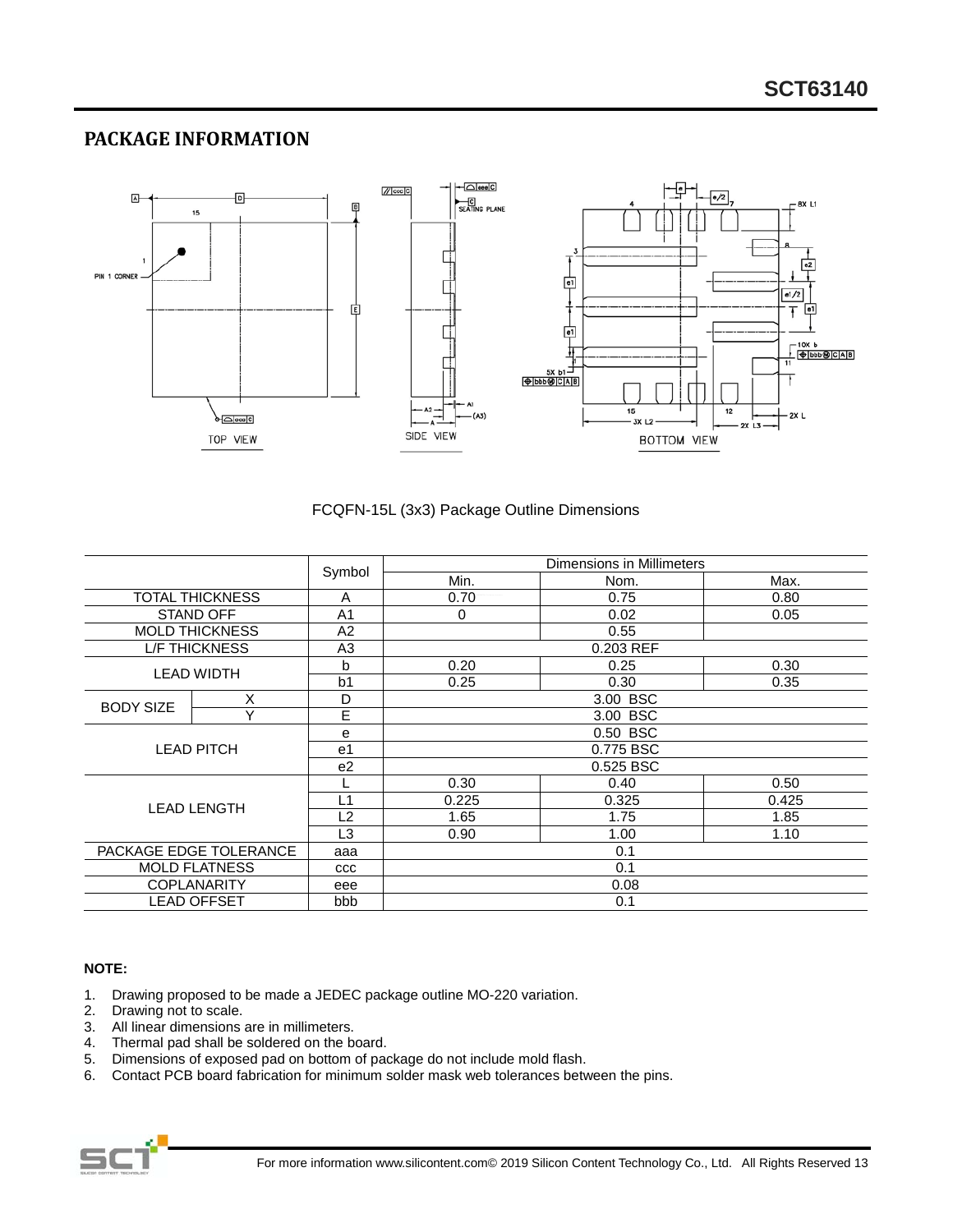## **TAPE AND REEL INFORMATION**